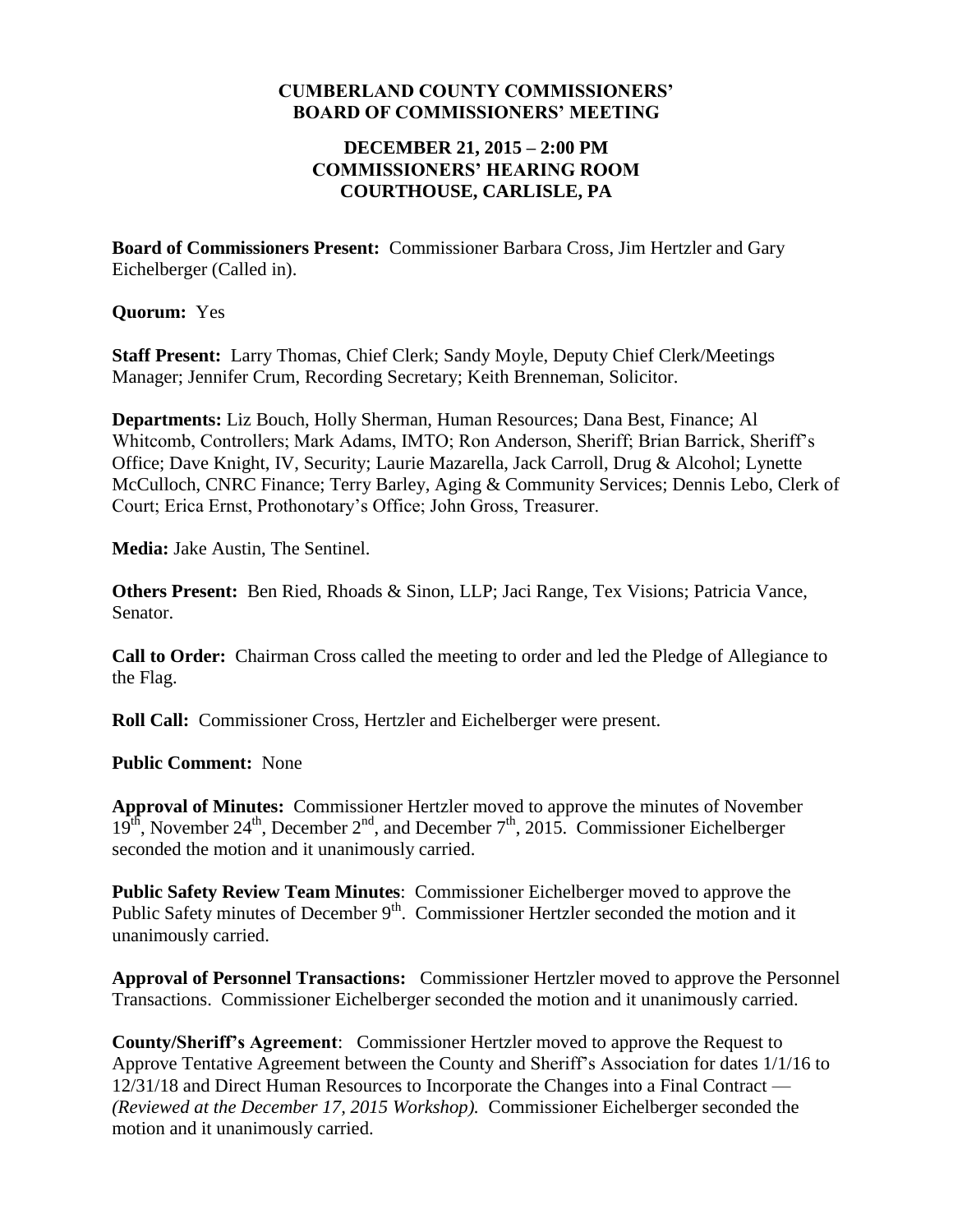**CDBG Budget:** Commissioner Hertzler moved to approve the Revisions to the County's CDBG Budget — *(Reviewed at the December 17, 2015 Workshop).* Commissioner Eichelberger seconded the motion and it unanimously carried.

**Resolution 2015-33:** Commissioner Eichelberger moved to Approve Resolution 2015-33 Re: Amending Resolution 2013-31 — Revising the Fees for the Registration Permit Fees for the Weighing or Measuring Devices Required to be Inspected by the Cumberland County Bureau of Weights and Measures or by the Department of Agriculture — *(Reviewed at the December 17, 2015 Workshop).* Commissioner Hertzler seconded the motion and it unanimously carried.

**Land Partnership Grants:** Commissioner Eichelberger moved to Approve the Land Partnership Grant Recommendations — *(Reviewed at the December 17, 2015 Workshop).*  Commissioner Hertzler seconded the motion and it unanimously carried.

**Change Order – Bernheisel Bridge:** Commissioner Hertzler moved to Approve the Change Order #2 for Bernheisel Bridge Construction — Change Order Adds \$40,964.16 to Contract for Additional Substructure Repairs to a Pier that is Cracked and Stream Debris Removal — *(Reviewed at the December 17, 2015 Workshop).* Commissioner Eichelberger seconded the motion and it unanimously carried.

**Liquid Fuels:** Encumbrances for Liquid Fuels — *(Reviewed at the December 17, 2015 Workshop).*

- Engineering Phase of Craighead Bridge Replacement Commissioner Eichelberger moved to approve the bridge replacement funding. Commissioner Hertzler seconded the motion and it unanimously carried.
- Engineering Phase of Orrs Bridge Replacement Commissioner Hertzler moved to approve the bridge replacement funding. Commissioner Eichelberger seconded the motion and it unanimously carried.

**Lease Agreement – New Bloomfield:** Commissioner Hertzler moved to Approve the Renewal of Lease Agreement for the Property Located at 10 W. Main Street 1<sup>st</sup> Floor Unit, New Bloomfield, PA — *(Reviewed at the December 17, 2015 Workshop).* Commissioner Eichelberger seconded the motion and it unanimously carried.

**Approval of Contracts/Grants**: — Commissioner Hertzler moved to approve the following Contracts and Grants *(Reviewed at the December 17, 2015 Workshop).* Commissioner Eichelberger seconded the motion and it unanimously carried.

### a. **Sheriff's Office Agreements**

- Castle's K-9, Inc. K9 Certification Training
- HACC's Public Safety Center & Law Enforcement Complex Use Addendum
- b. **Aging & Community Services Agreement:**
	- Janet Paull Professional Services for Care Management of County Guardianship Clients — Rate: \$25.00 per hour not to exceed \$37,500.00
- c. **Claremont Nursing and Rehab Center Agreements:**
	- Padden, Guerrini & Associates, PC Preparation of the Medicare  $\&$ Medicaid Cost Reports for Year Ending December 31, 2015
	- Pinker & Associates Professional Service Contract for Podiatry Services for CNRC Residents — (No Cost Contract)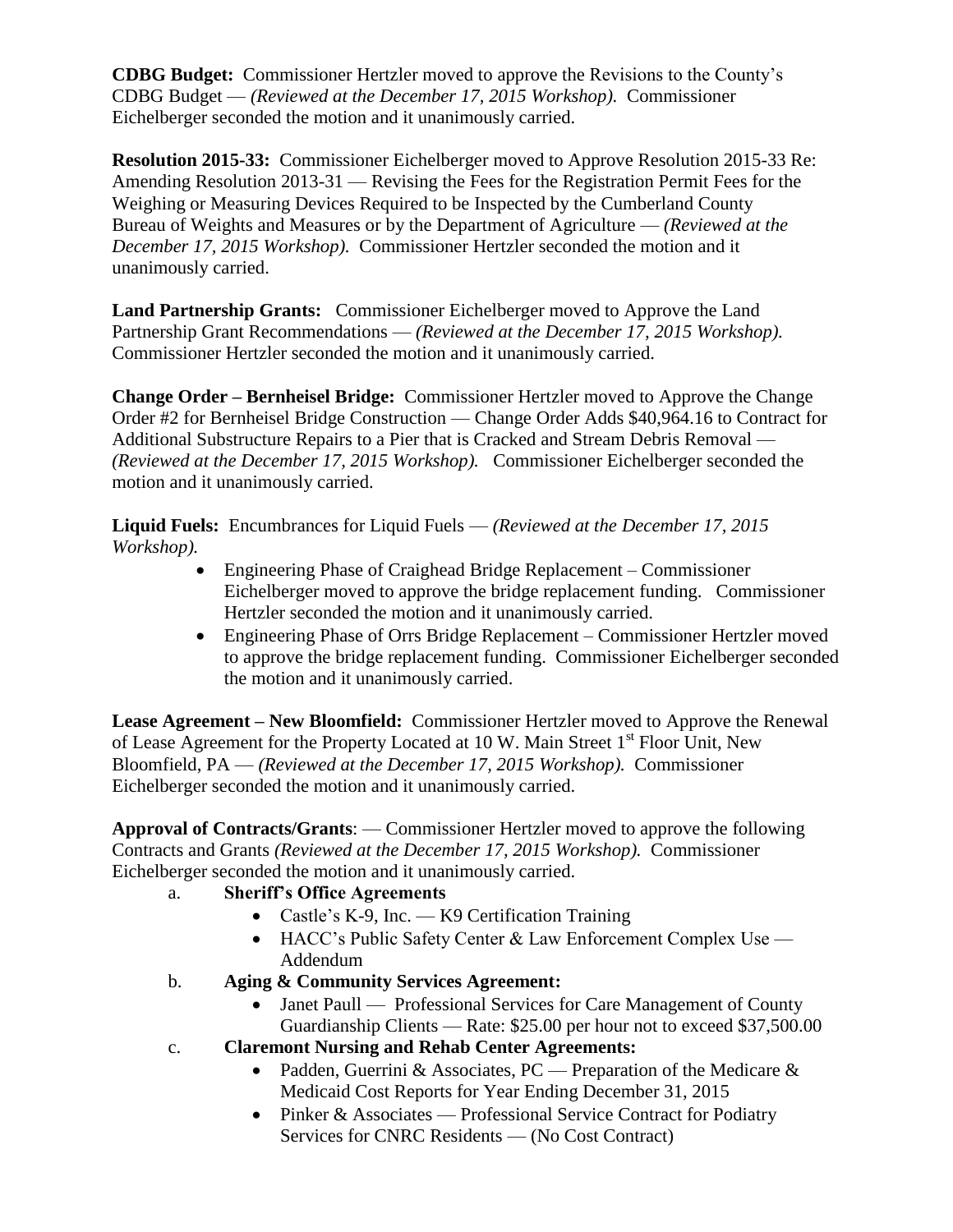- Post-Acute Physicians of Pennsylvania PLLC Professional Services Contract for Physician Medicine Privileges for Dr. Lupinacci & his Physicians Assistants — (No Cost Contract)
- Messiah College Cooperating Agency Agreement (New) Dietitian Interns

## d. **Clerk of Court Agreement:**

- Paperless Solutions, Inc. (Addendum #3) Enabling of Full Text Searching of Clerk of Court OnBase Images — One-time Fee — Total  $Cost - $1,600.00$
- e. **Controller's Agreement:**
	- Waggoner, Frutiger & Daub LLP District Justice Audit Contract One (1) Year Contract — Effective Dates: January 1, 2016 to December 31, 2016 — Lifetime Maximum Amount \$48,500.00

## f. **Court Appointed Special Advocates (CASA) Agreement**:

 Memorandum of Understanding between Retired Senior Volunteer Program (RSVP) of the Capital Region, Inc. and the County

# g. **Drug & Alcohol Agreement:**

• Amendment #7 to HealthChoices Contract with Department of Human **Services** 

# h. **MH/IDD Agreements**:

- *FY 2015-2016 Mental Health*
	- $\triangleright$  Holy Spirit Hospital A Geisinger Affiliate (New) Contract Costs  $$1,615,171$  — No Increase
	- $\triangleright$  Susquehanna Software, Inc. (New) Contract Costs \$7,450.00 — No Increase
	- $\triangleright$  Stericycle Communications Solutions (New) Contract Costs  $$9.000 - No$  Increase
- *FY 2015-2016 Early Intervention*
	- $\triangleright$  Early Intervention Specialists, Inc. (Addendum) Contract Costs \$74,932.00 — Increase of \$36,039

## i**. Public Safety Agreement:**

• Communications Marketing Associates — (Renewal) — Continuation of Current Contract for Preventative Maintenance for the Audiolog Recorder for Another Three (3) Years — Total Contract Amount — \$42,107.00 for Three (3) Years

**Approval of Finance Policy**: Commissioner Eichelberger moved to approve the Fund Balance Policy *(Reviewed at the December 17, 2015 Workshop).* Commissioner Hertzler seconded the motion and it unanimously carried.

**Key Control Policy:** Commissioner Hertzler moved to Approve the Cumberland County Key Control Policy — *(Reviewed at the December 17, 2015 Workshop).* Commissioner Eichelberger seconded the motion and it unanimously carried.

**County-Wide Credit Card Agreement:** Commissioner Eichelberger moved to Approve the Value Payment Systems Agreement as a County Wide Credit Card Vendor — *(Reviewed at the December 17, 2015 Workshop).* Commissioner Hertzler seconded the motion and it unanimously carried.

**Capital Project:** Commissioner Hertzler moved to Approve the Capital Project Request for CNRC to Purchase Nine (9) Meal Delivery Carts — Total Project Costs \$27,526.11 — (No General Fund Dollars) *(Reviewed at the December 17, 2015 Workshop).* Commissioner Eichelberger seconded the motion and it unanimously carried.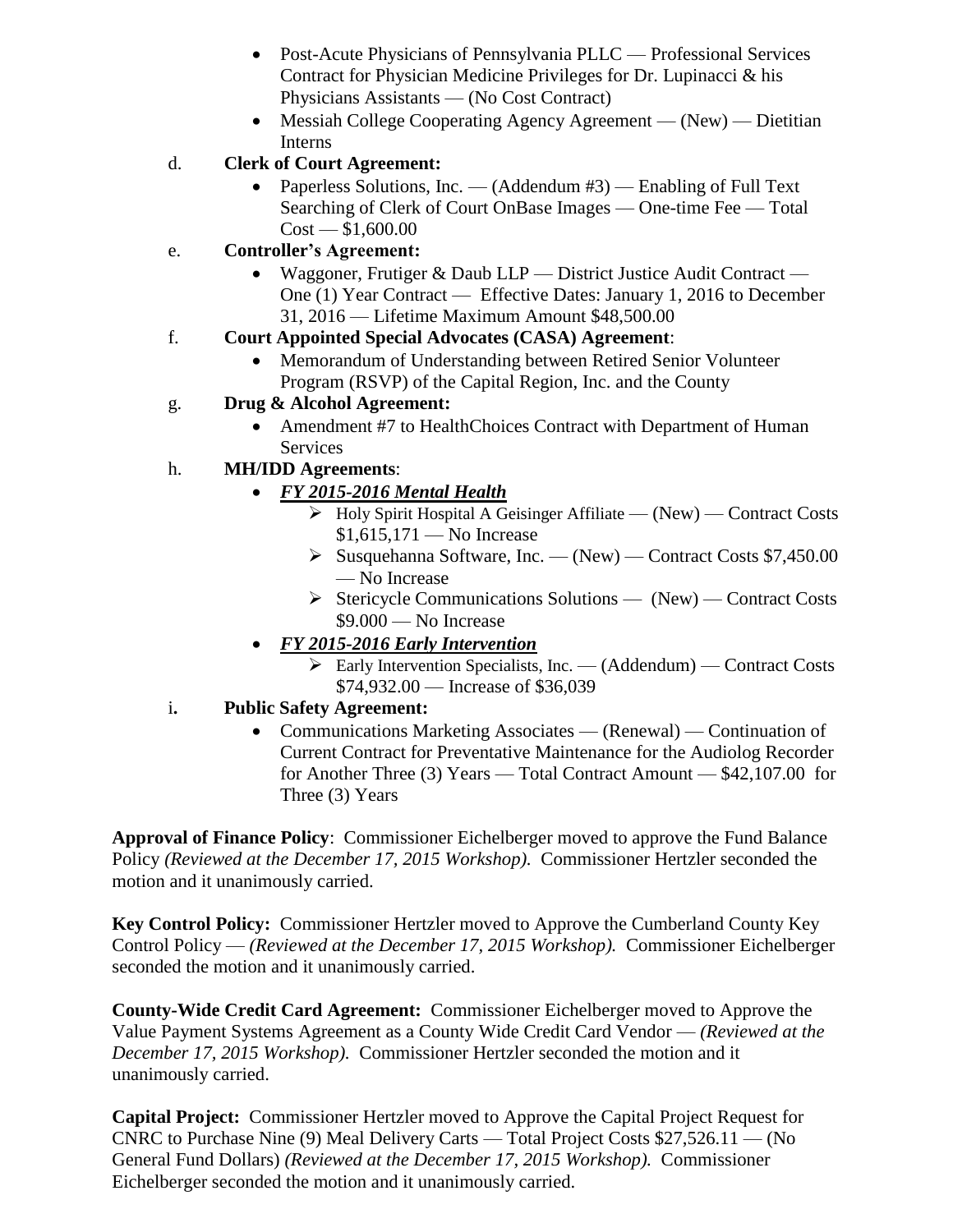**Sodexo Operations LLC:** Lynette McCulloch reviewed the extension for 3 months at the same rate, expiring on 12-31-2015. Commissioner Hertzler moved to approve the CNRC Sodexo Operations LLC (Addendum). Commissioner Eichelberger seconded the motion and it unanimously carried.

**Tex Visions LLC Project:** Benjamin Ried reviewed the Cumberland County Industrial Development Authority — Tex Visions LLC Project. On December  $9<sup>th</sup>$  the Industrial Development Authority (IDA) adopted a Resolution that authorized the issuance of a note to the benefit of Tex Vision LLC, which approved a \$1.2 million loan. A required Hearing was held. County Commissioners need to approve the project with a Resolution and a Certificate. Commissioner Hertzler asked if this has any financial liability on the County. Commissioner Hertzler moved to approve the Resolution 2015-34 and approval of a Certificate for Tax Exempt Financing to Tex Vision LLC. Commissioner Eichelberger seconded the motion and it unanimously carried.

**Agricultural Land Preservation Appointment:** Commissioner Hertzler moved to Approval the Appointment of **Gary Martin** to the Agricultural Land Preservation Board for a Three (3) Year Term: Commencing January 1, 2016 and Expiring December 31, 2018 — *(Reviewed at the December 17, 2015 Workshop).* Commissioner Cross seconded the motion and it unanimously carried.

**Affordable Housing Trust Fund Board Reappointments:** Commissioner Hertzler moved to Approve the Reappointments of **Beth Ellis**, **Rick Smith**, **Patrice Pickering**, **Elizabeth (Brooks) Harriger** and **William Koons** to the Affordable Housing Trust Fund Board for a Two (2) Year Term: Commencing January 1, 2016 and Expiring December 31, 2017 — *(Reviewed at the December 17, 2015 Workshop).* Commissioner Cross seconded the motion and it unanimously carried.

**Blighted Property Reinvestment Board Reappointments:** Commissioner Eichelberegr moved to Approve the Reappointments of **Diane Voda** and **Tracey Vernon** to the Blighted Property Reinvestment Board for a Three (3) Year Term: Commencing January 1, 2016 and Expiring December 31, 2018 — *(Reviewed at the December 17, 2015 Workshop).* Commissioner Cross seconded the motion and it unanimously carried.

**General Disbursements Transfer Authorizations**: Commissioner Hertzler moved to approve the following General Disbursements Transfer Authorizations. Commissioner Eichelberger seconded the motion and it unanimously carried.

| a. $12/11/15$ | $\frac{\$}{246.77}$    |
|---------------|------------------------|
| b. $12/11/15$ | \$2,615,341.45         |
| c. $12/16/15$ | $\frac{\$}{34,301.25}$ |
| d. $12/17/15$ | \$563,249.73           |
| e. 12/17/15   | \$2,551,605.79         |
| f. $12/18/15$ | \$748,442.67           |
| g. 12/18/15   | \$1,975,622.15         |

**Report of Executive Session:** Commissioner Cross Reported that there was an Executive Session: December 17, 2015 @11:05 a.m. and December 21 at 1:00 p.m. Re: Personnel Issues.

**Monthly Reports:** Commissioner Cross Accepted the Monthly Reports: Coroner and Register of Wills — (Month of November)